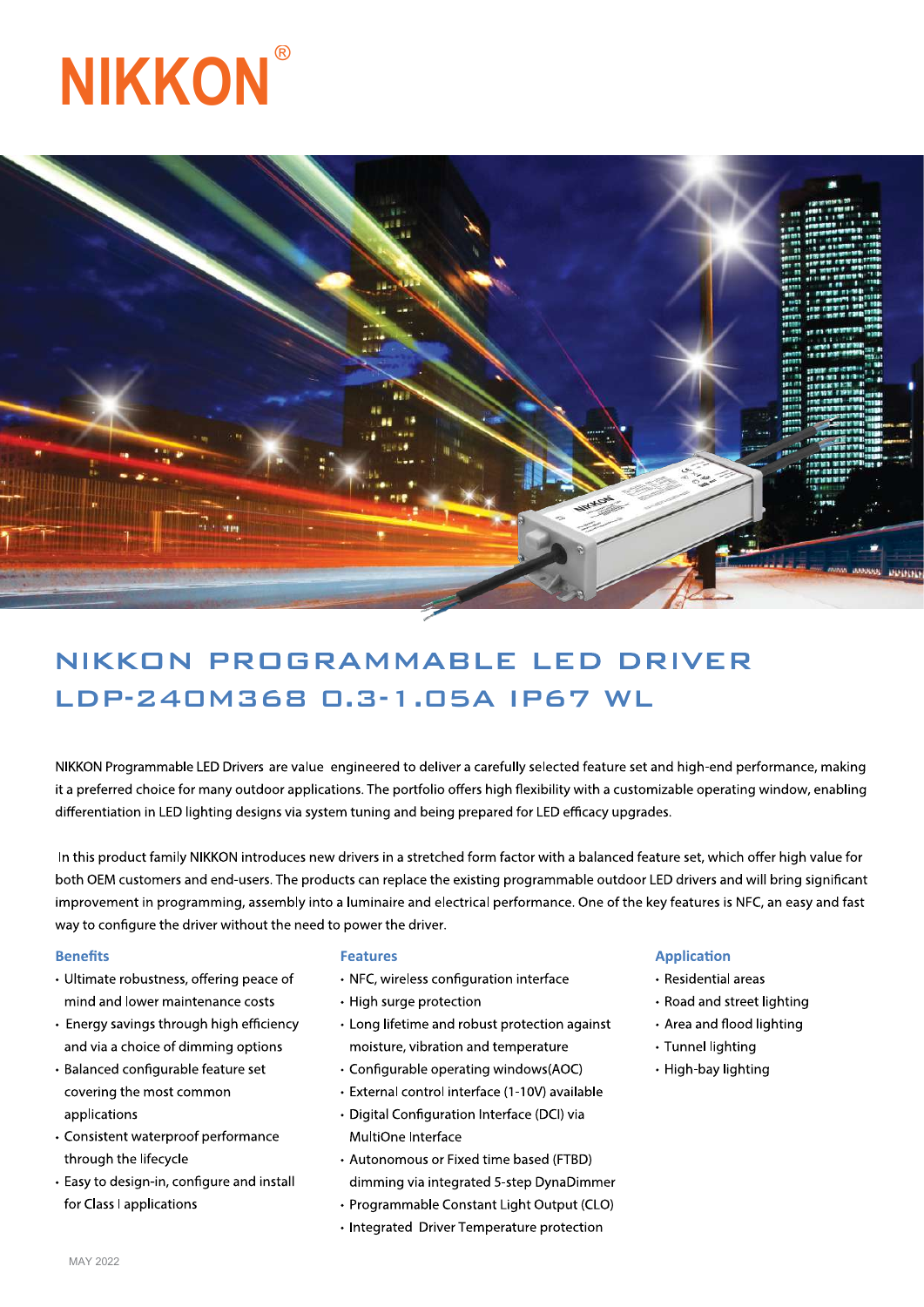# **Electrical input data**

| Specification item          | Value  | Unit     | Condition                                                |
|-----------------------------|--------|----------|----------------------------------------------------------|
| Rated input voltage range   | 202254 | $V_{ac}$ | Performance range                                        |
| Rated input voltage         | 230    | $V_{ac}$ |                                                          |
| Rated input frequency range | 47.63  | Hz       | Performance range                                        |
| Rated input current         | 1.2    | A        | @ rated output power @ rated input voltage               |
| Max. input current          | 1.4    | A        | @ rated output power @ minimum performance input voltage |
| Rated input power           | 270    | W        | @ rated output power @ rated input voltage               |
| Power factor                | 0.95   |          | @ rated output power @ rated input voltage               |
| Total harmonic distortion   | 10     | $\%$     | @ rated output power @ rated input voltage               |
| Efficiency                  | 93     | $\%$     | @ rated output power @ rated input voltage @ max. Uout   |
| Input voltage AC range      | 85305  | $V_{ac}$ | Operational range                                        |
| Input frequency AC range    | 45.66  | Hz       | Operational range                                        |
| Isolation input to output   | Basic  |          |                                                          |

# **Electrical output data**

| Specification item              | Value                   | Unit     | Condition                                                                                                     |
|---------------------------------|-------------------------|----------|---------------------------------------------------------------------------------------------------------------|
| Regulation method               | <b>Constant Current</b> |          |                                                                                                               |
| Output voltage                  | 165357                  | $V_{dc}$ |                                                                                                               |
| Output voltage max.             | 500                     | ν        | Maximum voltage at open load                                                                                  |
| Output current                  | 0.31.05                 | A        |                                                                                                               |
| Output current min programmable | 300                     | mA       |                                                                                                               |
| Output current min dimming      | 70                      | mA       |                                                                                                               |
| Output current tolerance ±      | 5                       | $\%$     |                                                                                                               |
| Output current ripple LF        | $\leq 4$                | $\%$     | Ripple = peak / average@ $\leq$ 1KHz                                                                          |
| Output current ripple HF        | $\leq 15$               | %        |                                                                                                               |
| Output $P_{st}$ <sup>LM</sup>   | $\leq 0.25$             |          | In entire operating window                                                                                    |
| Output SVM                      | $\leq 0.08$             |          | In entire operating window                                                                                    |
| Output power                    | 11.6250                 | W        | For built-in application, max output power is 250W.<br>For independent application, max output power is 190W. |

# **Electrical data controls input**

| Specification item                 | Value             | Unit | Condition                                               |
|------------------------------------|-------------------|------|---------------------------------------------------------|
| Control method                     | 1-10V, Dynadimmer |      | Default: 1-10V. Optional: reversed 1-10V, reversed 0-5V |
| Dimming range                      | 10100             | %    | Default range                                           |
| Isolation controls input to output | Basic             |      | acc. IEC61347-1                                         |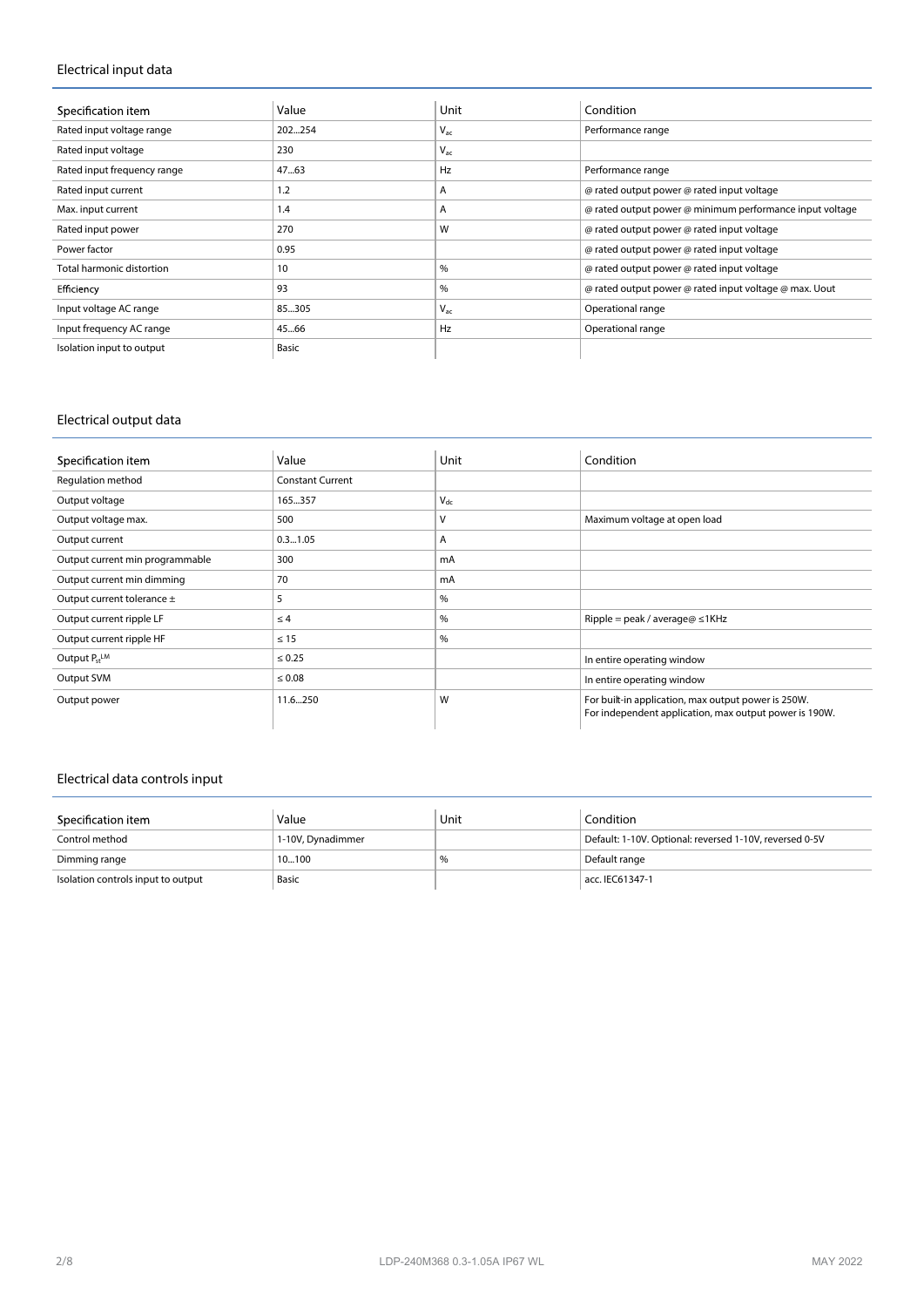# **Wiring and Connections**

| Specification item         | Value | Unit                  | Type                                                 |
|----------------------------|-------|-----------------------|------------------------------------------------------|
| Input wire cross-section   | 1/17  | mm <sup>2</sup> / AWG | 3x 1.0mm2 stranded wires, waterproof cable           |
| Output wire cross-section  | 1/17  | mm <sup>2</sup> / AWG | 2x 1.0mm2 stranded wires, waterproof cable           |
| Control wire cross-section | 117   | mm <sup>2</sup> / AWG | 2x 1.0mm2 stranded wires, waterproof cable           |
| Maximum cable length       |       | m                     | Total length of wiring including LED module, one way |

#### **Insulation**

| Insulation per IEC61347-1 | Input | Output | $1-10V$ dim | Ground |
|---------------------------|-------|--------|-------------|--------|
| Input                     |       | Basic  | Basic       | Basic  |
| Output                    | Basic |        | Basic       | Basic  |
| 1-10V dim                 | Basic | Basic  |             | Basic  |
| Ground                    | Basic | Basic  | Basic       |        |

# **Dimensions and weight**

| Specification item          | Value | Unit | Tolerance (mm) |
|-----------------------------|-------|------|----------------|
| Length (A1)                 | 215   | mm   | ±1             |
| Mounting hole distance (A2) | 203   | mm   | ±1             |
| Length (A3)                 | 191   | mm   | ±1             |
| Width (B1)                  | 68    | mm   | ± 0.5          |
| Width (B2)                  | 52.4  | mm   | ± 0.5          |
| Width (B3)                  | 34    | mm   | ± 0.5          |
| Height (C1)                 | 40    | mm   | ±1             |
| Mounting hole diameter (D1) | 4.2   | mm   | ± 0.2          |
| Input cable length (E1)     | 450   | mm   | ± 30           |
| Output cable length (E2)    | 450   | mm   | ± 30           |
| Control cable length (E3)   | 250   | mm   | ± 30           |
| Weight                      | 960   | gram |                |



# **Logistical data**

| Specification item | Value                         |
|--------------------|-------------------------------|
| Product name       | LDP-240M368 0.3-1.05A IP67 WL |
| <b>EOC</b>         | 692234194555700               |
| EAN1 (GTIN)        | 6922341945557                 |
| EAN3 (box)         | 06922341945564                |
| Pieces per box     | 12                            |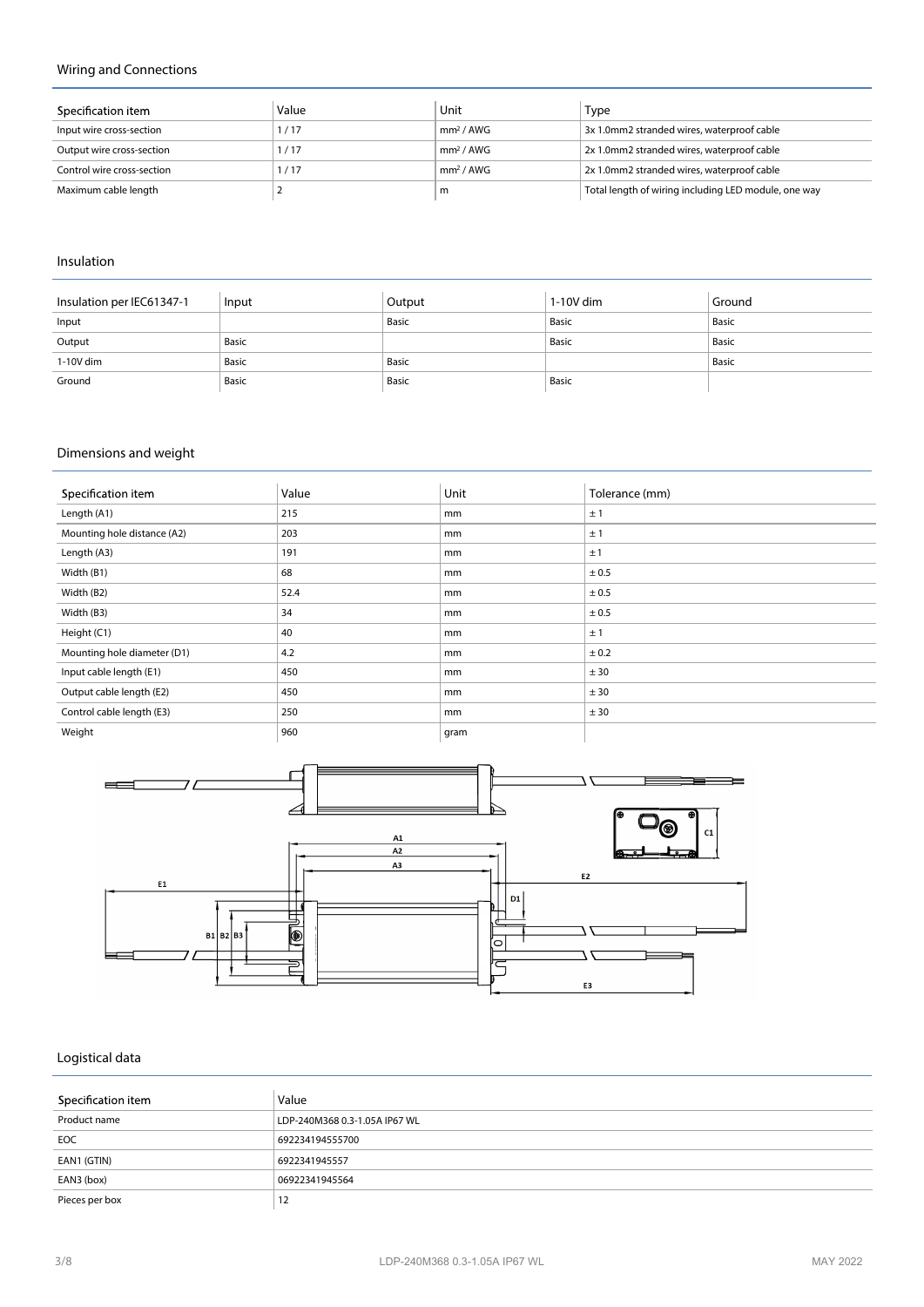# **Operational temperatures and humidity**

| Specification item  | Value    | Unit | Condition                                                      |
|---------------------|----------|------|----------------------------------------------------------------|
| Ambient temperature | $-40+55$ |      | Higher ambient temperature allowed as long as Tcase-max is not |
|                     |          |      | exceeded                                                       |
| Tcase-max           | 85       |      | Maximum temperature measured at T <sub>ase</sub> -point        |
| Tcase-life          | 75       |      | Measured at $T_{case}$ -point                                  |
| Relative humidity   | 1090     | %    | Non-condensing                                                 |

**Lifetime**

|                |                           | Specification item |    |    |       |                                                           | Value |    |            |    | Unit | Condition        |
|----------------|---------------------------|--------------------|----|----|-------|-----------------------------------------------------------|-------|----|------------|----|------|------------------|
|                | Driver lifetime<br>50,000 |                    |    |    | hours | Measured temperature at Tcase-point is Tcase-max. Maximum |       |    |            |    |      |                  |
|                |                           |                    |    |    |       |                                                           |       |    |            |    |      | failures $= 10%$ |
|                | 100                       |                    |    |    |       |                                                           |       |    |            |    |      |                  |
| Lifetime (khr) | 90                        |                    |    |    |       |                                                           |       |    |            |    |      |                  |
|                |                           |                    |    |    |       |                                                           |       |    |            |    |      |                  |
|                | 80                        |                    |    |    |       |                                                           |       |    |            |    |      |                  |
|                | 70                        |                    |    |    |       |                                                           |       |    |            |    |      |                  |
|                | 60                        |                    |    |    |       |                                                           |       |    |            |    |      |                  |
|                | 50                        |                    |    |    |       |                                                           |       |    |            |    |      |                  |
|                | 40                        |                    |    |    |       |                                                           |       |    |            |    |      |                  |
|                | 30<br>20                  |                    |    |    |       |                                                           |       |    |            |    |      |                  |
|                |                           |                    |    |    |       |                                                           |       |    |            |    |      |                  |
|                | 10                        |                    |    |    |       |                                                           |       |    |            |    |      |                  |
|                | $\circ$                   |                    |    |    |       |                                                           |       |    |            |    |      |                  |
|                | $\circ$                   | 10                 | 20 | 30 | 40    | 50                                                        | 60    | 70 | 80         | 90 |      |                  |
|                |                           |                    |    |    |       |                                                           |       |    |            |    |      |                  |
|                |                           |                    |    |    |       |                                                           |       |    | Tcase (°C) |    |      |                  |

# **Storage temperature and humidity**

| Specification item  | Value    | Unit | Condition      |
|---------------------|----------|------|----------------|
| Ambient temperature | $-40+80$ |      |                |
| Relative humidity   | 595      | $\%$ | Non-condensing |

# **Programmable features**

| Specification item                  | Available  | Default setting | Condition                                               |
|-------------------------------------|------------|-----------------|---------------------------------------------------------|
| Set Adjustable Output Current (AOC) | <b>NFC</b> | 700 mA          |                                                         |
| Adjustable Light Output (ALO)       | Yes        |                 |                                                         |
| Constant Light Output (CLO)         | Yes        |                 |                                                         |
| $1 - 10V$                           | Yes        |                 | Default: 1-10V. Optional: reversed 1-10V, reversed 0-5V |
| Dynadimmer                          | Yes        |                 |                                                         |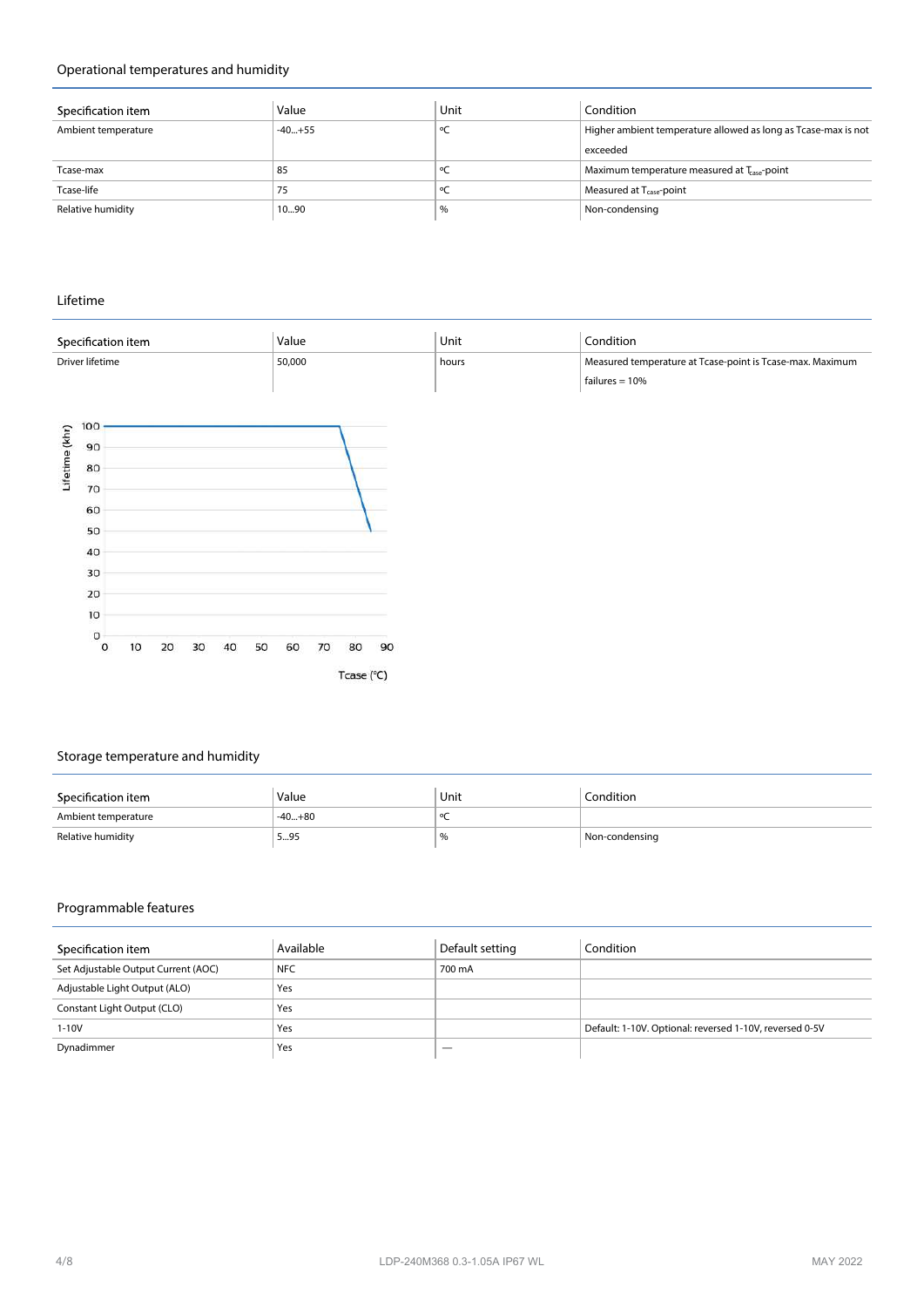#### **Features**

| Specification item                          | Value | Condition            |
|---------------------------------------------|-------|----------------------|
| Open load protection                        | Yes   | Automatic recovering |
| Short circuit protection                    | Yes   | Automatic recovering |
| Over power protection                       | Yes   | Automatic recovering |
| Hot wiring                                  | No    |                      |
| Suitable for fixtures with protection class |       | per IEC60598         |
| Overtemperature protection                  | Yes   | Automatic recovering |
| Diagnostics                                 | Yes   |                      |

#### **Inrush current**

| Specification item                | Value    | Unit |              |        | Condition                                |
|-----------------------------------|----------|------|--------------|--------|------------------------------------------|
| Inrush current Ipeak              | 44       | Α    |              |        | Input voltage 230V                       |
| Inrush current T <sub>width</sub> | 422      | μs   |              |        | Input voltage 230V, measured at 50% beak |
| Drivers / MCB 16A type B          | $\leq 4$ | pcs  |              |        | Indicative value                         |
|                                   |          |      | <b>MCB</b>   | Rating | Relative number of LED drivers           |
| peak                              |          |      | B            | 4A     | 25%                                      |
|                                   |          |      | B            | 6A     | 40%                                      |
|                                   |          |      | B            | 10A    | 63%                                      |
|                                   |          |      | B            | 13A    | 81%                                      |
| Twidth                            |          |      | B            | 16A    | 100% (stated in datasheet)               |
|                                   |          |      | B            | 20A    | 125%                                     |
|                                   |          |      | B            | 25A    | 156%                                     |
|                                   |          |      | B            | 32A    | 200%                                     |
|                                   |          |      | B            | 40A    | 250%                                     |
|                                   |          |      | C            | 4A     | 42%                                      |
|                                   |          |      | $\mathsf{C}$ | 6A     | 63%                                      |
|                                   |          |      | C            | 10A    | 104%                                     |

 $C$  13A 135%

C 16A 170%<br>C 20A 208%<br>C 25A 260%

 $C$  32A 340%  $C$  40A 415%

20A 208% 25A 260%

# **Driver touch current / protective conductor current**

| Specification item                                      | Value | Unit<br>$\sim$ $\sim$ | `ondition                                             |
|---------------------------------------------------------|-------|-----------------------|-------------------------------------------------------|
| Typical Protective Conductor Current (ins. Class I) 0.7 |       | mA rms                | Acc. IEC60598-1. LED module contribution not included |

# **Surge immunity**

| Specification item                | Value | Unit | Condition                                  |
|-----------------------------------|-------|------|--------------------------------------------|
| Mains surge immunity (diff. mode) |       | kV   | Acc. IEC61000-4-5, 2 Ohm. 1.2/50us. 8/20us |
| Mains surge immunity (comm. mode) | 10    | kV   | Acc. IEC61000-4-5. 12 Ohm 1.2/50us.8/20us  |

# **Application Info**

| Specification item                     | Value      |
|----------------------------------------|------------|
| Approval marks                         | CB/CE/ENEC |
| Ingress Protection classification (IP) | 67         |
| Application                            | Outdoor    |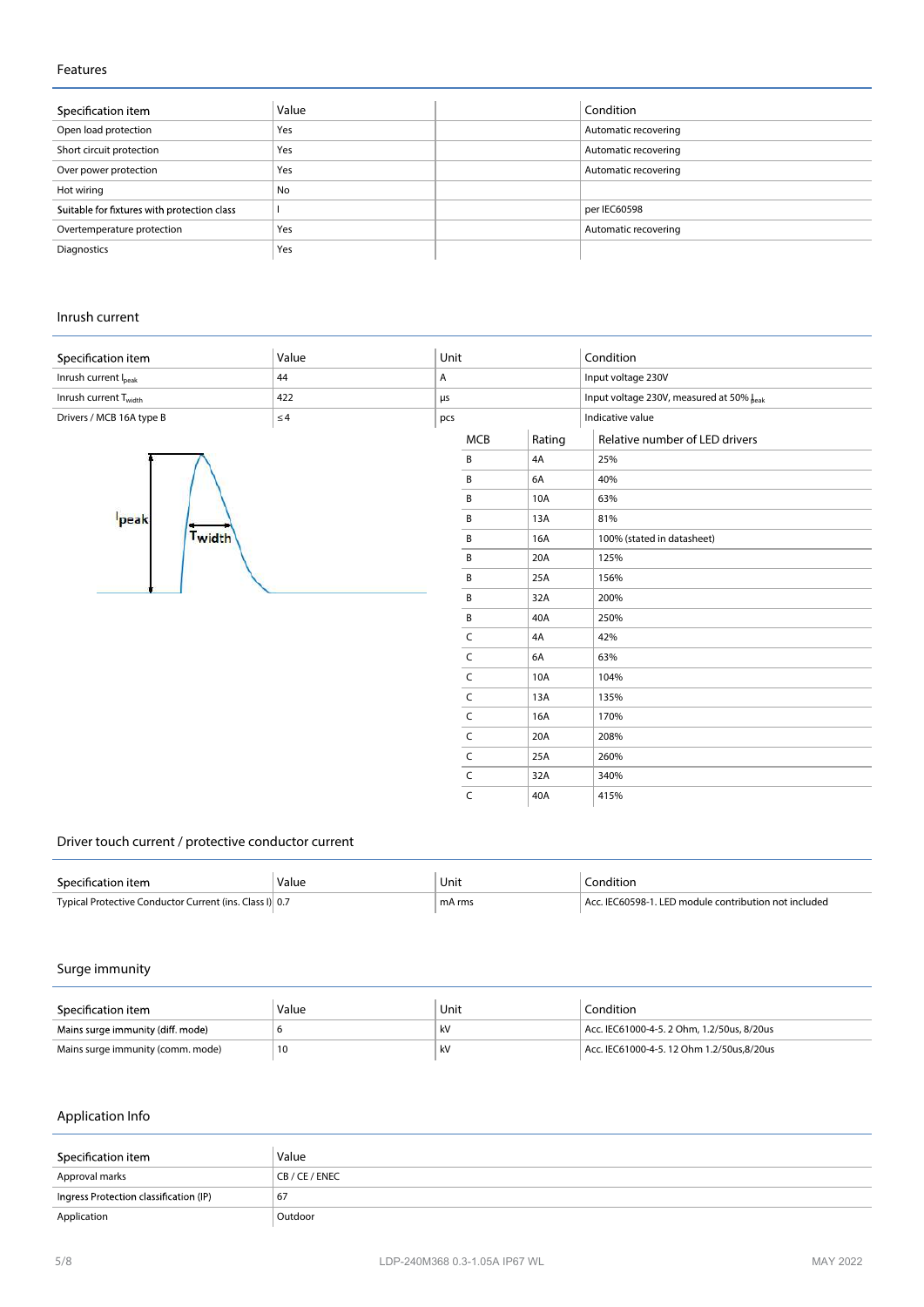



#### **Thermal Guard**



# **Mains Guard**

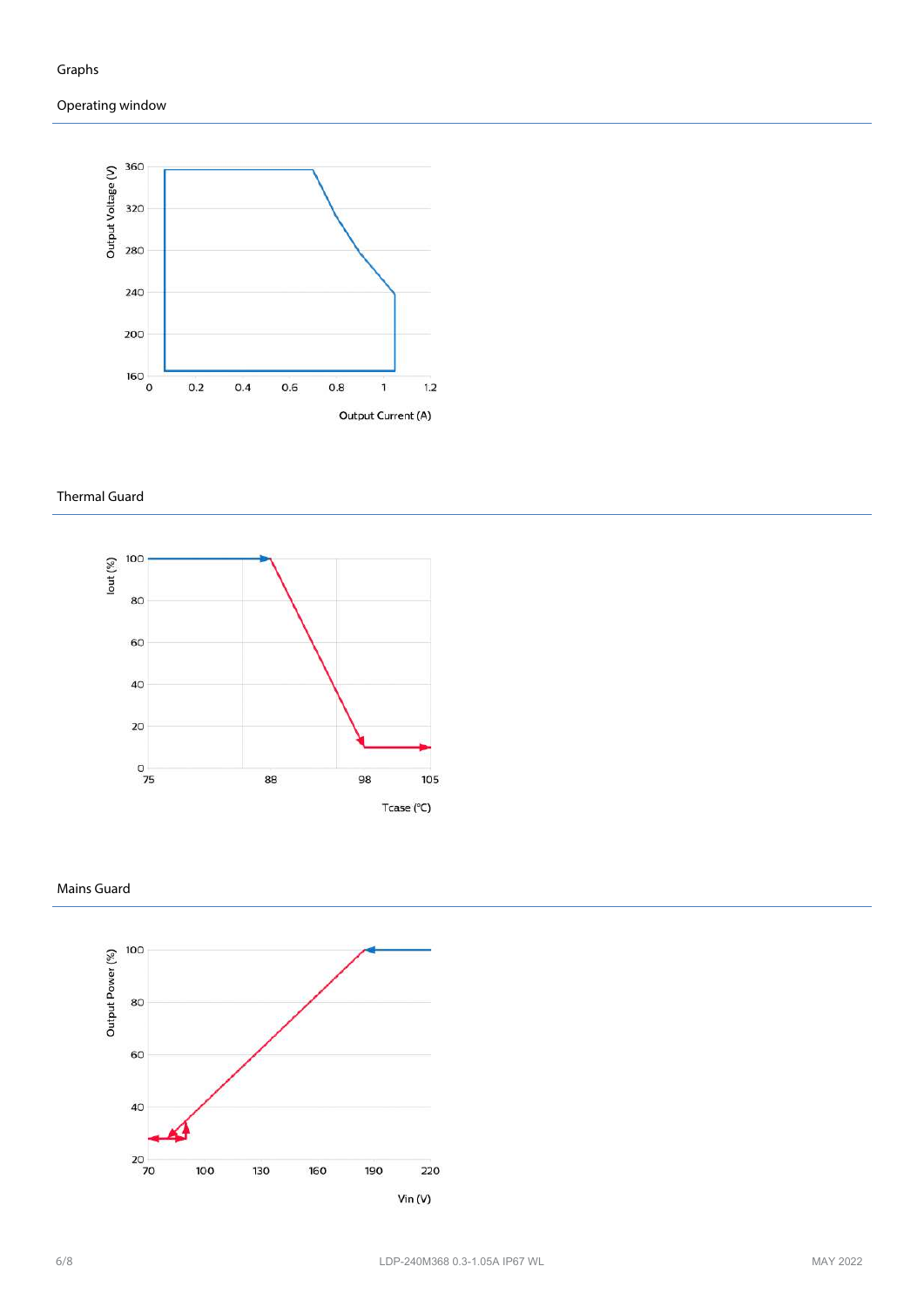

#### Efficiency versus output power



#### **THD versus output power**